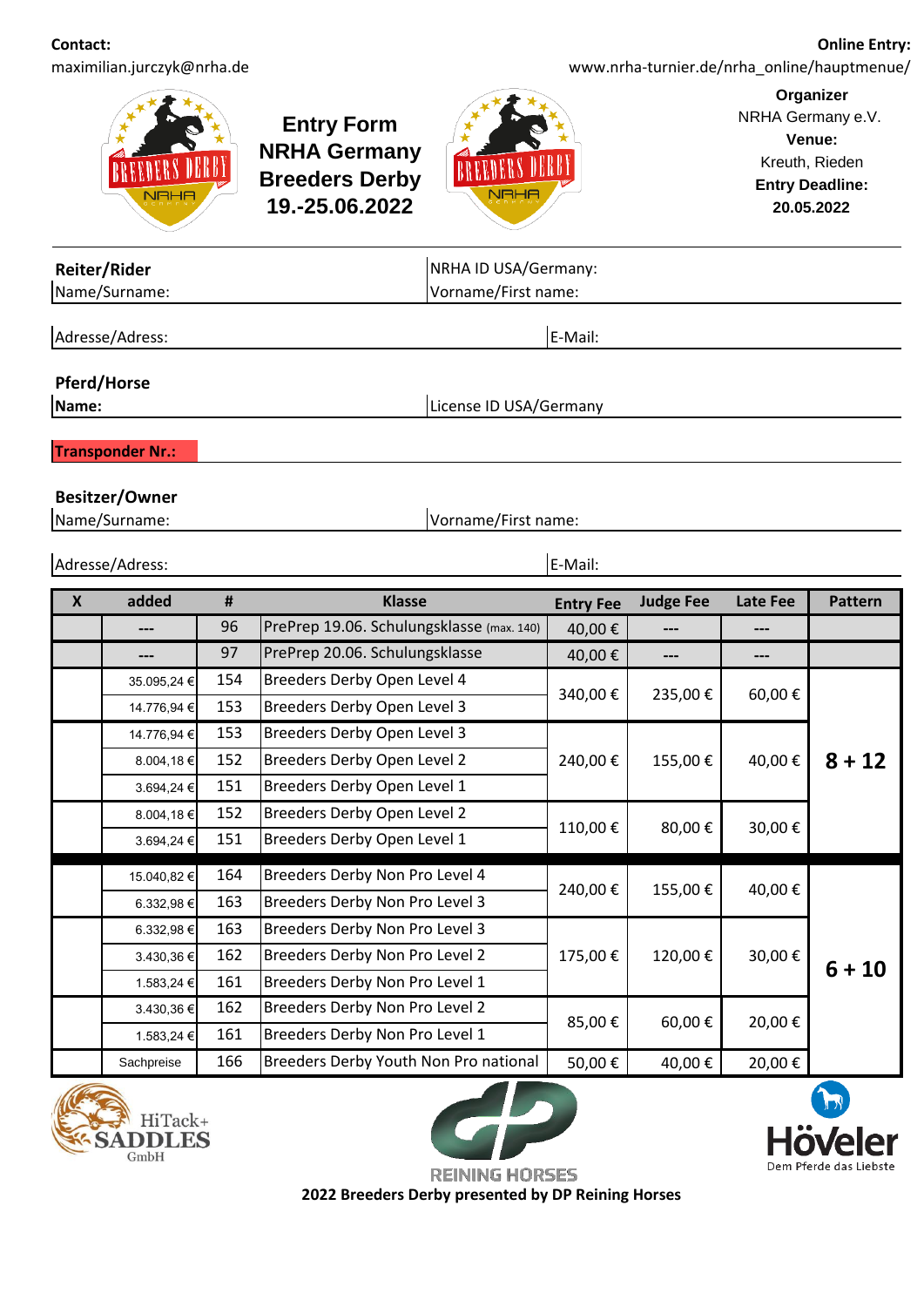**Contact:**

maximilian.jurczyk@nrha.de

www.nrha-turnier.de/nrha\_online/hauptmenue/

| Turniergebühren |                                | Gebühr                  | <b>Total</b> |         |
|-----------------|--------------------------------|-------------------------|--------------|---------|
|                 | Stall A/B                      | Youth Rider Discout 50% | 290,00€      | 290,00€ |
|                 | Stall C                        | Youth Rider Discout 50% | 235,00€      | 235,00€ |
|                 | Tack Stall A/B                 |                         | 290,00€      | 290,00€ |
|                 | <b>Tack Stall C</b>            |                         | 235,00€      | 235,00€ |
|                 | Tin Hall/S1-S3                 | Youth Rider Discout 50% | 190,00€      | 190,00€ |
|                 | <b>Tackbox</b>                 |                         | 190,00€      | 190,00€ |
|                 | Camper                         | License plate:          | 150,00€      | 150,00€ |
|                 | <b>Doping Fee</b>              |                         | 20,00€       | 20,00€  |
|                 | <b>Video Fee</b>               |                         | 25,00€       | 25,00€  |
|                 | <b>Office Charge Jugend</b>    |                         | 15,00€       | 15,00€  |
|                 | <b>Office Charge</b>           |                         | 35,00€       | 35,00€  |
|                 | <b>Office Charge ONLINE</b>    |                         | 15,00€       | 15,00€  |
|                 | <b>Office Charge NonMember</b> |                         | 45,00€       | 45,00€  |
|                 | missing Documents              | horse/rider combination | 45,00€       | 45,00€  |

## **Receipt of Invoice direct debit**

**Bank details for prize money payout:** *(please check)*

**Iban: \_\_\_\_\_\_\_\_\_\_\_\_\_\_\_\_\_\_\_\_\_\_\_\_\_\_\_\_\_\_\_\_\_\_\_\_\_\_\_\_\_\_\_\_\_\_\_\_\_\_\_\_\_\_**

Information on data protection from NRHA Germany e.V. can be found at www.nrha.de/datenschutz/. We ask you to read these notes carefully. By submitting the entry to the NRHA Germany e.V., you agree to these instructions and the processing of your personal data as described.

**In the case of entries for USA approved classes, the current member IDs of the rider and owner as well as the current Competition License ID for the horse must be attached. All registrations of new members or horses to be newly registered must be accompanied by the relevant forms (declaration of membership or application for a competition license). If these documents are missing, an additional processing fee of €45.00 per horse-rider combination will be charged for the increased processing effort. If the documents are not available, no starting** 

 $\Box$  I agree to the information on data protection.

□ I agree to the show information in the attachment and the show conditions.

I agree to the hygiene and safety concept of NRHA Germany/venue (see attachment).

| Place, Date                    | Signature Rider                                    | Signature Owner |                                               |
|--------------------------------|----------------------------------------------------|-----------------|-----------------------------------------------|
| HiTack+<br><b>DLES</b><br>GmbH |                                                    |                 | B<br><b>Höveler</b><br>Dem Pferde das Liebste |
|                                | <b>REINING HORSES</b>                              |                 |                                               |
|                                | 2022 Breeders Derby presented by DP Reining Horses |                 |                                               |